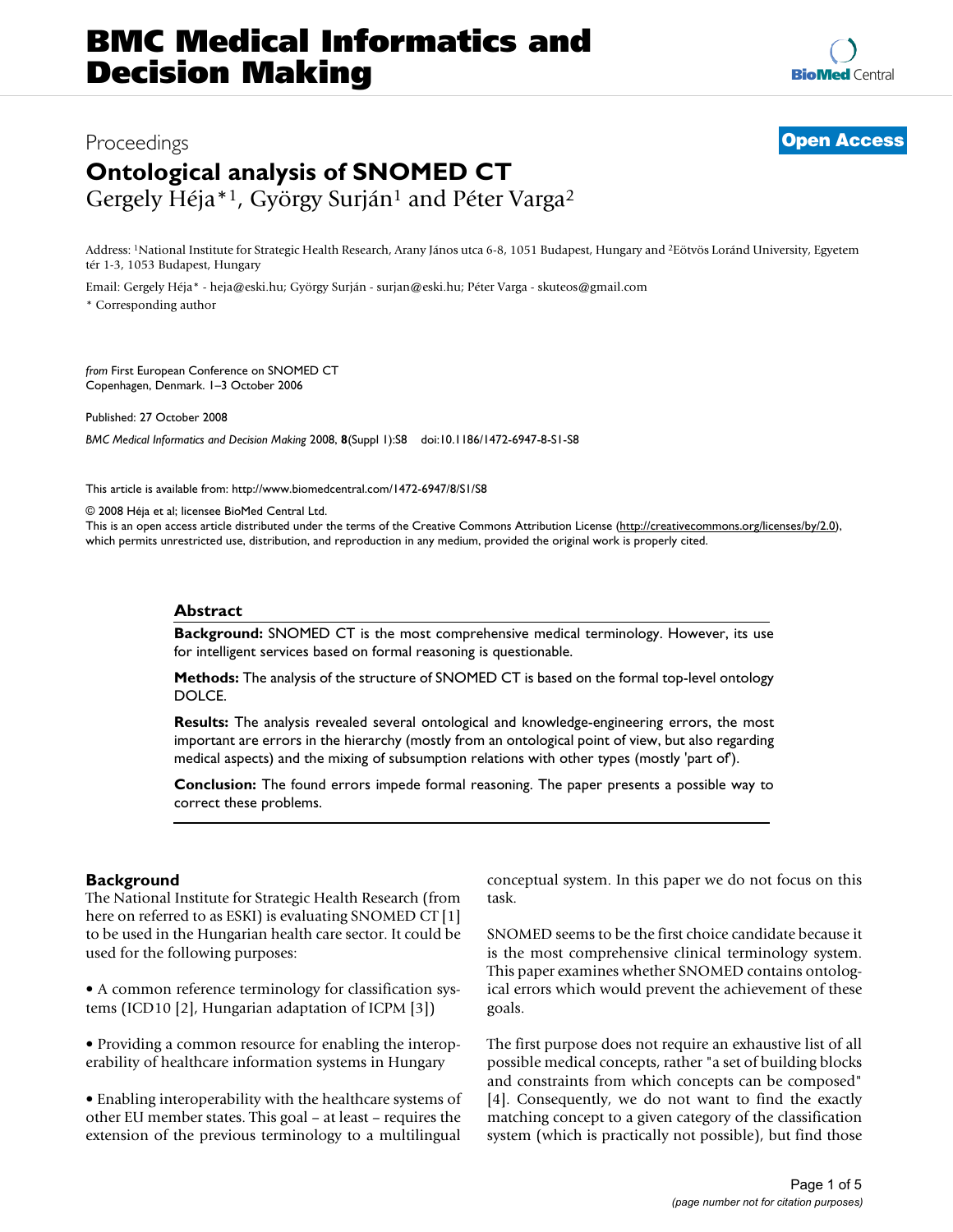concepts from which the category can be composed. This approach is similar to that of SNOMED International [5]. Since these classification systems represent only a small part of the medical knowledge (e.g. diseases, procedures) the representation of their categories requires only a subset of the concepts of SNOMED CT. The formal definition of the categories of these classification systems enable formal consistency checking (aiding maintenance), (semi)automatic interconnection of the classification systems (e.g. creating rules between diseases and procedures, or mapping the Hungarian version of ICPM to the procedure classification of ICD9-CM) and supporting statistical analysis (by determining the appropriate categories to a query, e.g. "injuries of hand"). These services require that the resulting conceptual system is suitable for automatic reasoning, which can only be achieved if the core ontology is suitable for it.

The support of semantic interoperability [6] requires a detailed common terminology (or ontology). The reason for this is that the current healthcare information systems and communication standards frequently use pre-coordinated lists, which may cover any domain of medical knowledge. These concepts used by the healthcare information systems have to be mapped to those of a common terminology, and vice versa. This mapping requires a common, consistent, comprehensive and decidable ontology. Automatic reasoning can efficiently support the ensuring of consistency. However, comprehensiveness and computability (i.e. decidable within a reasonable time) are two contradictory requirements. Consequently, a practical compromise has to be found. A consistent ontology should insist on the separation of subsumption (is a) from other relations (e.g. part of, acts on) and rely on formal definitions in addition to simple taxonomic subclass hierarchies.

Machine reasoning is a task of at least exponential time. Therefore, reasoning about a system containing approximately 350 thousand concepts is a problem not yet practically solved. Conceptual systems used for automated reasoning require a different structure with less emphasis on coverage (the multitude of non-defined leaf categories) and greater emphasis on rich and well-organized high-level categories. Whilst SNOMED seems to be a terminology of high coverage, which this paper does not address, it is to be investigated whether it enables automatic reasoning.

# **Methods**

We used the January 2006 release of SNOMED using the Clue Browser 5.5 in our analysis. We reviewed several concepts selected arbitrarily, both high level abstract concepts (such as clinical finding) and low-level concrete concepts (e.g. *pneumonia*, *smoker* and *acute*) from the domains of ESKI (diseases, risk factors). The selection was biased: we selected concepts which are prone to be represented incorrectly (e.g. roles) and show the typical error of representing relations as subsumption. The following analysis steps have been performed on these concepts:

• Is the concept really subsumed by its explicit parent concept(s) and does it subsume its children? This analysis is based on two examinations: can we classify both concepts into the same category of the DOLCE upper level ontology, and is it true that their relation is subsumption and not an other relation (e.g. part of, plays) [7,8]. We assumed that the intended meaning of the categories is reflected by the preferred term.

• Does the meaning derived from the preferred term concur with the meaning derived from the synonyms and formal definition?

DOLCE (Descriptive Ontology for Linguistic and Cognitive Engineering), a descriptive upper-level ontology, is especially designed for automatic reasoning and interoperability [9]. It has taken several notions from OntoClean [10], a methodology created for ontology analysis based on the metaproperties of classes. In contrast to certain other efforts aiming at the same tasks, such as SUMO [11], it is based on sound theoretical foundations, which made it well suited for our purposes.

DOLCE is conceived as a descriptive ontology (i.e. aiming at describing in a coherent way our use of concepts, not revising them) based on solid philosophical grounds. It incorporates, among others, a distinction between entities which extend through time (endurants) and which happen in time (perdurants). In order to achieve coherent descriptions, DOLCE often distinguishes between several entities co-locating in the same space and time (e.g. a statue and the clay that constitutes it).

DOLCE is augmented by ontology modules which together form the so called DOLCE-Plus. One of these modules, the Descriptions and Situations (ExtendedDnS), is of particular importance for us since it contains the DOLCE's abstraction of socially constructed entities (like finding etc.) There exists a transcription of DOLCE-Plus to the description logics formalism called DOLCE-Light-Plus.

# **Results**

# *Errors identified based on the analysis criteria*

After we have performed the analysis described in the previous section, the following types of ontological errors can be abstracted. We give examples for each type, together with the proposed revisions (SNOMED CT concept labels are in *italic*, while DOLCE category names in **bold**):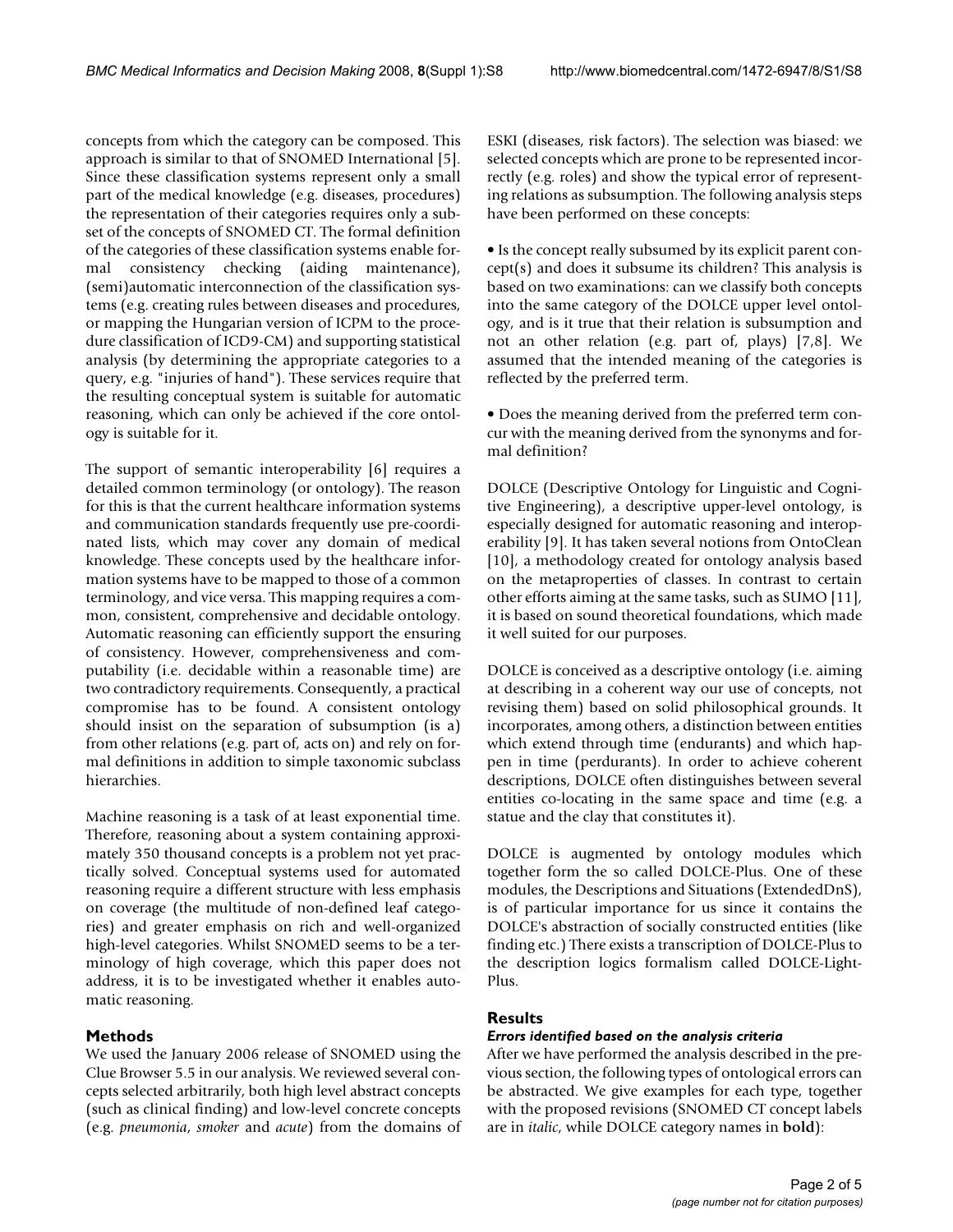1. Hierarchy violating the rules of sound ontology engineering (inconsistent classification to DOLCE). For example *smoker* (intuitively it should be a kind of **agent**) is subsumed by *tobacco smoking behaviour – finding* (a **role**). DOLCE clearly distinguishes between a **role** (a socially constructed theoretical entity) and the **agent** (a physical entity), which plays that role. The subsumed concepts should have the same classification to DOLCE as the parent concept.

2. Mixing the subsumption relation with other relations (e.g. part of). For example *haemoglobin* subsumes *haemin*, while in fact haemin is a constituent of haemoglobin (both these concepts can be classified as **non-agentive physical objects**). Likewise *exacerbation of asthma attack* is subsumed by *asthma*, although it should be a temporal part of it (these concepts can be classified as **perdurant**). The relations which are not subsumptions should be removed from the hierarchy.

3. Hierarchy violating medical thinking and biomedical knowledge. *Disease*, *observation* and *finding* are subsumed by *clinical finding*, which is erroneous even from the medical point of view. Disease, finding, observation, and complaint are mutually disjoint medical concepts, consequently none of them should subsume one of the others. The DOLCE-ExtendedDnS sub-ontology helps us to distinguish betweens **situations**, their **descriptions** and the **concepts** used for describing them. We found that the categories describing disease courses also lack solid ground, consider *acute on chronic*, which is both subsumed by *acute* and *chronic*. Similarly, *severe asthma* is a kind of *asthma finding* in stead of *asthma*. The hierarchy should conform to medical knowledge but also to rigorous formal criteria [7].

4. Contracting disjoint entities into one concept. For example, *smoker* and *smoker (finding)* are synonyms. The first should be classified as an **agent,** while the latter seems to be a statement that the patient is a smoker which can be classified as a **description** (of a situation). Likewise, *additional pathologic finding in tumor specimen (observable entity)* has a synonym *additional pathologic finding* (however, it is possible that this problem is only caused by improper naming). *Function* is classified as an *observable entity*. However, under ontological scrutiny, function is an ability of an object to play a certain role in a certain kind of activity. *Function* in SNOMED subsumes both functions (in ontological sense, e.g. gene function or adaptation) and *measures* (**quality**) that evaluate the realisation of a function (e.g. *respiratory rhythm* or *excretory rate*). *Inflammation (morphological abnormality)* (**non-agentive-physical-object**) has a synonym *inflammatory reaction* (**perdurant**).

### *Additional errors identified*

Apart from these errors found by the described methodology, we have involuntarily found other problems with the system:

• Categories taken from classification systems. For example, *pneumonia in other diseases classified elsewhere* (marked as "ConceptStatus Limited") is clearly taken from a classification system, since no physician would write down such an expression. This example illustrates the dangers of taking over concepts from other conceptual systems: the context of a concept can get lost. In the original classification system it can be known what is meant by "other diseases classified elsewhere", but this knowledge is lost in SNOMED. In this form it clearly mixes a meta-statement about the representation with the content of the representation.

• Relations (called roles in DL, such as "part of") are also represented as concepts. This approach prohibits the direct conversion to any formalism based on first order logic, and, a fortiori, to any description logic formalism, such as OWL DL.

• Underspecification. The other cause which prohibits the automatic translation of the obtained distribution to a DL language is that the roles are not quantified. In each case it has to be decided whether to use existential or universal quantification.

• Common use of multiple inheritance, with frequent subsumption errors (mostly error type 1). For example, *alcoholic beverage* (through its parent *ingestible alcohol*) is subsumed by *central depressant*, *ethyl alcohol* and *psychoactive substance of abuse – non-pharmaceutical*. From a philosophical point of view none of these subsumptions is true. Alcoholic drinks contain ethyl alcohol which plays a role of depressant and substance of abuse (with respect to human beings). It is likely that most polyhierarchies in SNOMED follow this pattern. Consequently, they should be revised, and if necessary eliminated.

# **Discussion**

The ontological errors identified by our analysis may be caused by the fact that SNOMED CT has been developed by giving high priority to the needs of clinicians: i.e. to find easily the concepts they search for. In this context the ontological errors such as ethyl alcohol subsuming alcoholic beverage is a minor problem. However, the frequent occurrences of these errors challenge the rationality of automatic reasoning. On the other hand, it would have been possible to create a conceptual system on sound philosophical principles (to assist formal reasoning and consistency checking) and later transform it to a more end-user-oriented format.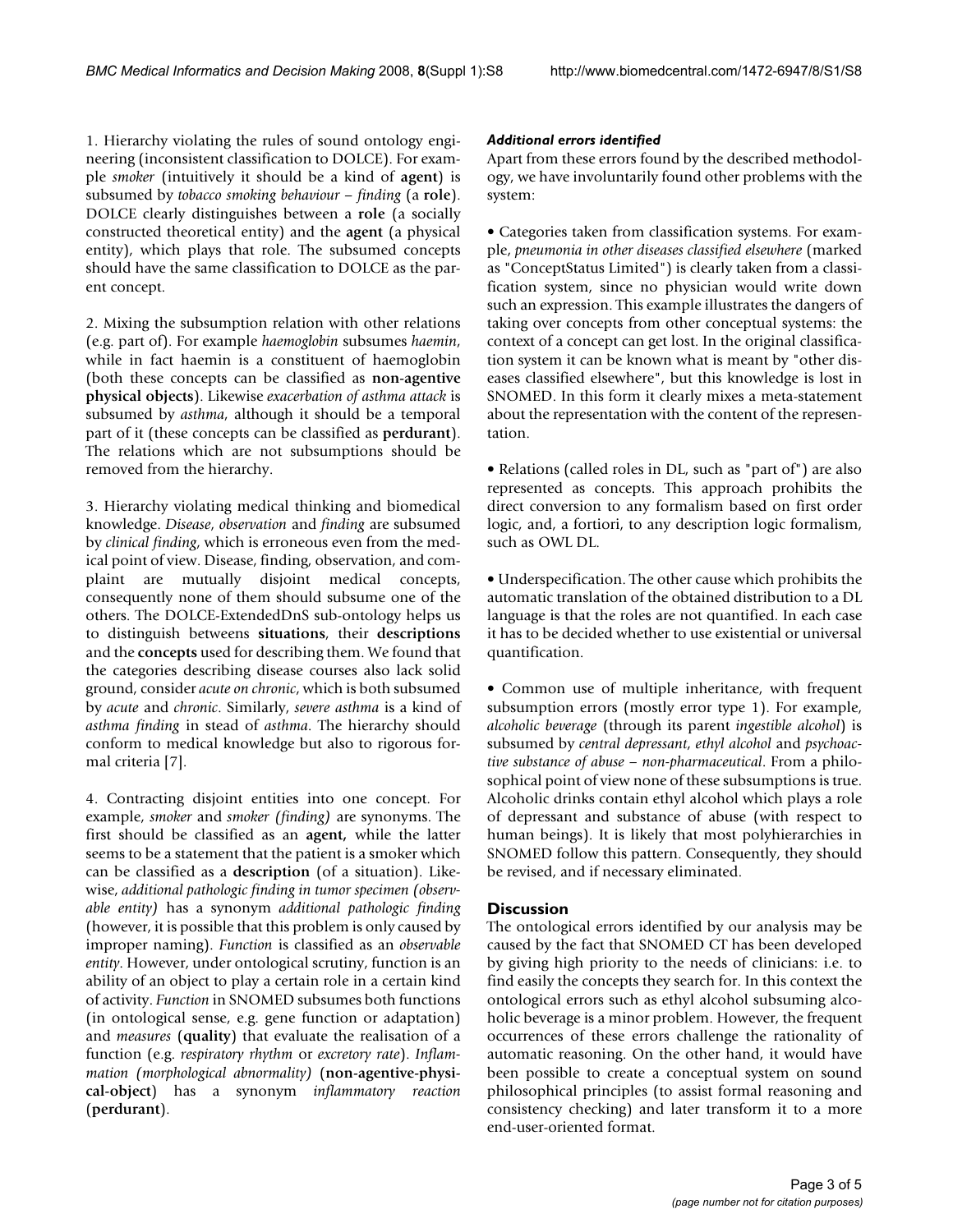As a consequence of the listed error types, the intended meaning of the categories is not always clear. Sometimes the meaning of a given category can only be guessed from its terms and its place in the hierarchy. Wherever the meaning guessed from the concept name of a category differs from the meaning deduced from the hierarchy translation errors may arise. Such risk could be decreased by natural language descriptions of all categories, which would also facilitate the ontological analysis.

Apart from the consistency problems coming from the integration of other conceptual systems, another question arises: is it reasonable to import an even consistent category from some existing medical classification just because it is there? If every major classification system were imported into SNOMED CT, the resulting terminology would be too large to be manageable. It would be overcrowded by clinically irrelevant terms that often refer to artificial concepts (like the well-known "*classified elsewhere*" concepts). The worst case is given when not only the categories but also the consistency errors are imported without care.

Even those things that exist in the real world (and as such are potentially relevant for medicine) should be carefully filtered according to their practical importance. In that sense, SNOMED CT seems to be heterogeneous. It contains concepts such as *Mars bar* and *Kit Kat*, whereas it would suffice to list chocolate candy, without its children. IHTSDO inactivated these unnecessary concepts in later versions. Nevertheless, SNOMED CT still contains *unidentified flying object*, classified as a transport vehicle that is at least debatable. On the other hand, there is a concept *tendon pulley reconstruction* but the related anatomical concept tendon pulley is missing.

# **Conclusion**

As a conclusion, there are at least three possible options regarding the potential use of SNOMED CT:

i. Use of SNOMED CT as a plain or loosely structured list of terms that perhaps requires some extension of the coverage but does not need substantial restructuring. The resulting system could serve as a common terminology supporting a limited interoperability, but could not be efficiently used for intelligent services.

ii. To restructure SNOMED CT into a high-quality ontology. It should be modularised, with clear separation of

• A formal top level ontology (e.g. DOLCE).

• A high level core reference ontology of shared medical knowledge (anatomy, physiology, pathology and medical procedures, etc.).

• A set of (sub)domain ontologies of the different medical specialities.

As a first step, the core model should be aligned to the toplevel ontology. Roles have to be separated from the concepts to allow logic-based representation. During the building of the core model, each category should be carefully analysed to be inserted into the correct place in the hierarchy. Manually asserted multiple inheritances should only be kept in exceptional cases. The formalisation makes possible the automated classification of multiple inheritances and also enables consistency checking.

Whenever possible compound entities in the domain specific extensions should be formally defined based on the concepts of the core ontology. However, we expect a significant number of medical concepts that cannot be represented in such a way (typically due to the lack of necessary knowledge about the given entity, such as autism). These concepts remain manually asserted into the hierarchy under the nearest formally defined concept.

iii. The third option is to build a new medical ontology from scratch (including the partial reuse of existing ones), and to restrict the use of SNOMED CT for interoperability by mapping concepts to it. The authors already performed such experiments targeting a core anatomy model derived from the Foundational Model of Anatomy [12]. In a similar way, parts of SNOMED CT can also be reused.

As we focus our research on the formal representation of classification systems, a conceptual system appropriate for formal reasoning is required. Therefore, option (i) can be ruled out. The final decision between option (ii) and (iii) will require a more thorough analysis. Option (ii) requires international co-operation, possibly within the IHTSDO, if the adoption of formal rigour gains wide support.

# **Competing interests**

The authors declare that they have no competing interests.

# **Authors' contributions**

GH conceived of the analysis, carried out the concept selection and analysis, and drafted the manuscript. GS conceived of the analysis and helped to draft the manuscript. PV provided the DOLCE-based classification of concepts. All authors read and approved the final manuscript.

# **Acknowledgements**

This article has been published as part of *BMC Medical Informatics and Decision Making* Volume 8 Supplement 1, 2008: Selected contributions to the First European Conference on SNOMED CT. The full contents of the supplement are available online at [http://www.biomedcentral.com/1472-6947/](http://www.biomedcentral.com/1472-6947/8?issue=S1) [8?issue=S1.](http://www.biomedcentral.com/1472-6947/8?issue=S1)